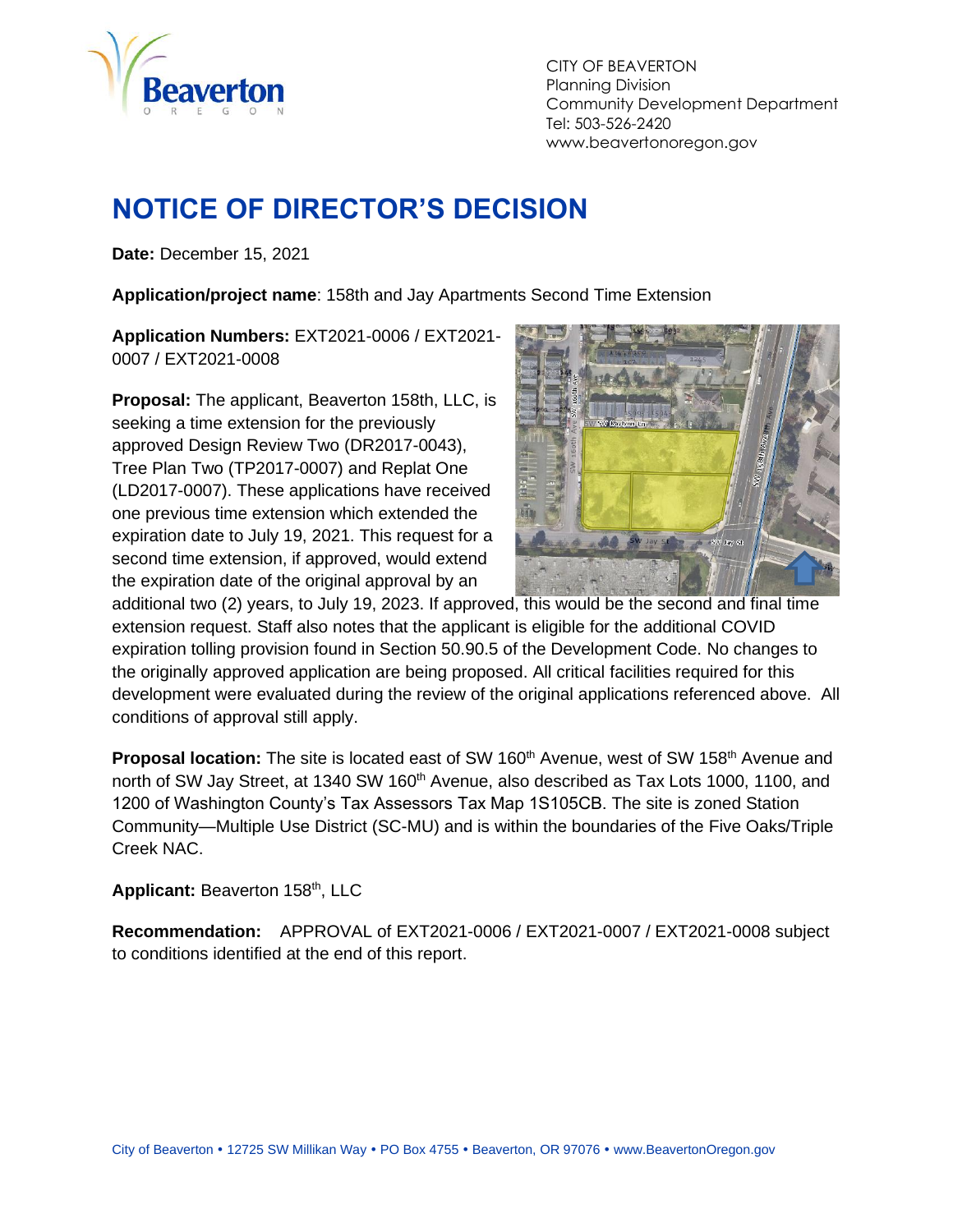#### **Contact information:**

| City staff representative:    | Elena Sasin, Associate Planner<br>503-278-1482<br>esasin@BeavertonOregon.gov                                   |
|-------------------------------|----------------------------------------------------------------------------------------------------------------|
| Property owner/<br>Applicant: | Beaverton 158 <sup>th</sup> , LLC<br>Attn.: Xin Yuan<br>8630 SW Scholls Ferry Road #188<br>Beaverton, OR 97008 |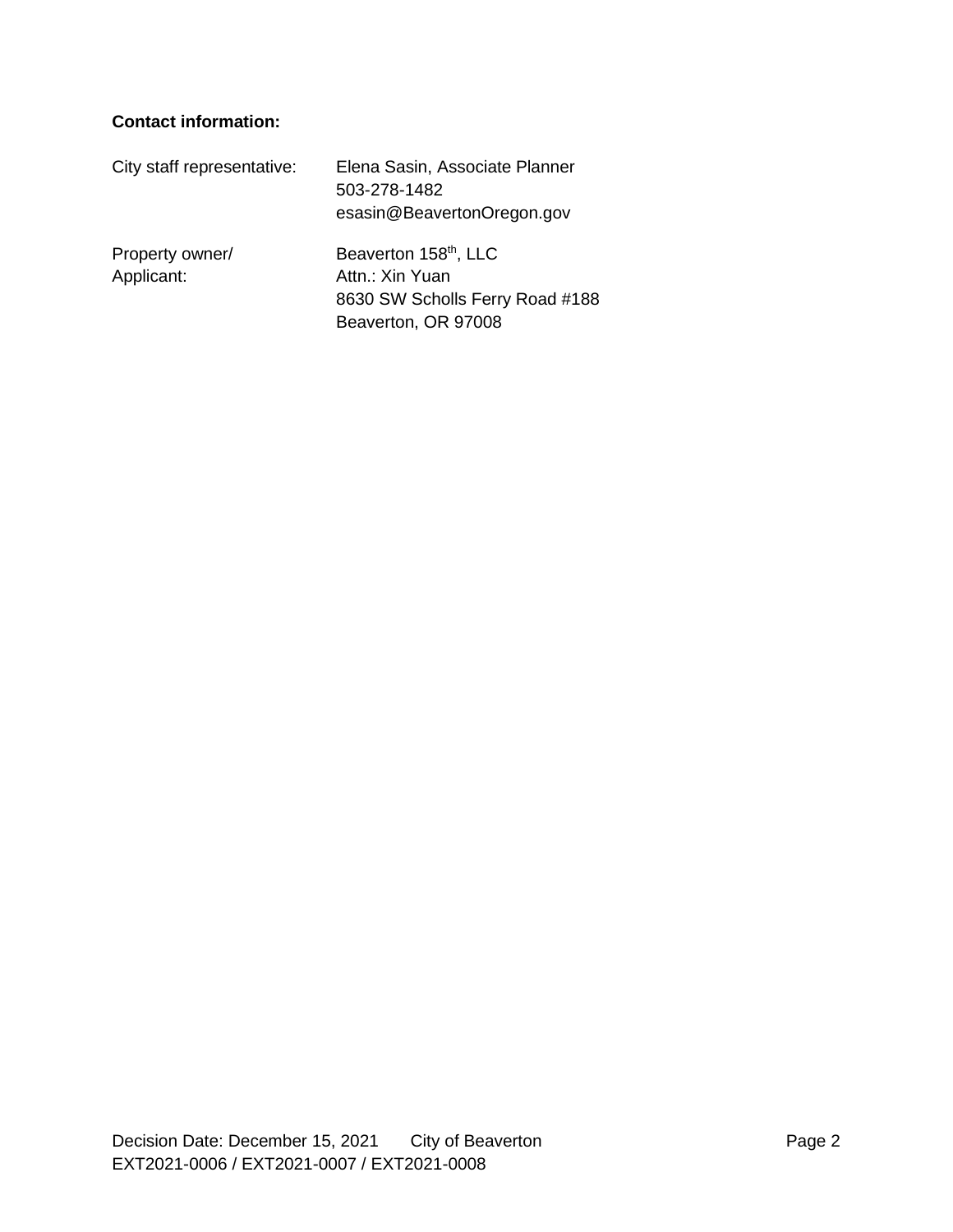## **Existing conditions**

**Zoning:** Station Community – Multiple Use (SC-MU)

#### **Site conditions:** Vacant

**Site Size:** 1S105CB01200 is 0.80 acres, 1S105CB01100 is 0.34 acres and 1S105CB01000 is 0.64 acres.

Location: East of SW 160<sup>th</sup> Avenue, west of SW 158<sup>th</sup> Avenue and north of SW Jay Street, at 1340 SW 160th Avenue, also described as Tax Lots 1000, 1100, and 1200 of Washington County's Tax Assessors Tax Map 1S105CB.

#### **Neighborhood Association Committee:** Five Oaks / Triple Creek NAC

#### **Table 1: Surrounding uses**

| <b>Direction</b> | <b>Zoning</b>                                                                                       | <b>Uses</b>                       |
|------------------|-----------------------------------------------------------------------------------------------------|-----------------------------------|
| <b>North</b>     | Station Community -<br>High Density (SC-<br>HDR) and Station<br>Community - Multiple<br>Use (SC-MU) | <b>Multifamily and Commercial</b> |
| South            | Station Community -<br>Multiple Use (SC-MU)                                                         | Commercial                        |
| East:            | Unincorporated<br><b>Washington County</b>                                                          | Office                            |
| West:            | Station Community -<br><b>High Density (SC-</b><br>HDR)                                             | Residential                       |

### **Application information**

#### **Table 2: Application summaries**

| <b>Application</b> | <b>Application type</b> | <b>Proposal summary</b>                | <b>Approval criteria</b><br><b>location</b> |
|--------------------|-------------------------|----------------------------------------|---------------------------------------------|
| EXT2021-0006       | Time Extension          | Second Time Extension<br>(DR2017-0043) | Development Code<br>Section 50.93           |
| EXT2021-0007       | <b>Time Extension</b>   | Second Time Extension<br>(TP2017-0007) | Development Code<br>Section 50.93           |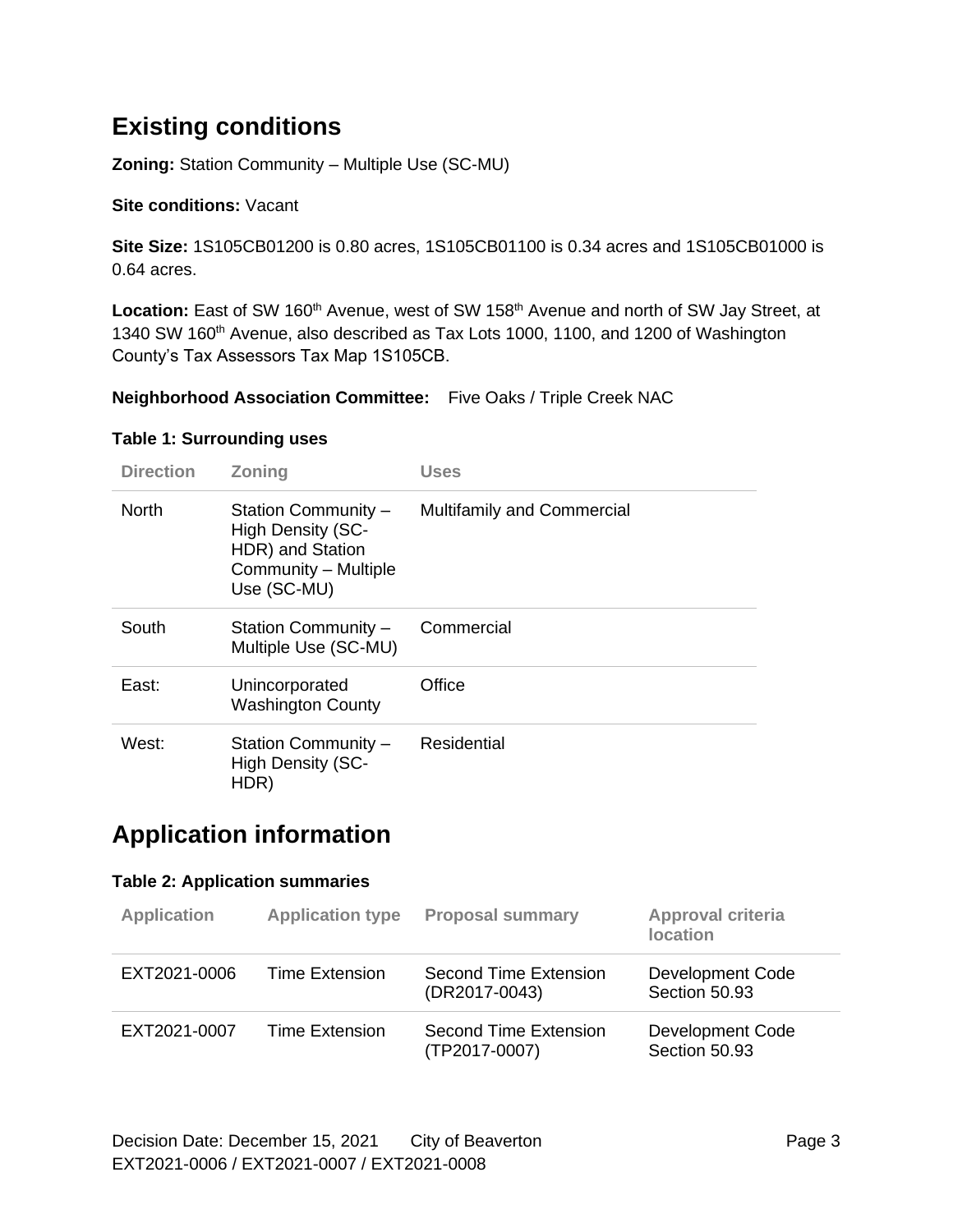| <b>Application</b>                    | <b>Application type</b> | <b>Proposal summary</b>               |               | <b>location</b> | <b>Approval criteria</b>          |  |
|---------------------------------------|-------------------------|---------------------------------------|---------------|-----------------|-----------------------------------|--|
| EXT2021-0008                          | Time Extension          | First Time Extension<br>(LD2017-0007) |               |                 | Development Code<br>Section 50.93 |  |
| <b>Table 3: Key Application Dates</b> |                         |                                       |               |                 |                                   |  |
| <b>Application</b>                    | <b>Submittal Date</b>   | <b>Deemed</b><br><b>Complete</b>      | $120 - Day$   |                 | $365$ -Day*                       |  |
| EXT2021-0006                          | June 11, 2021           | Oct. 26, 2021                         | Feb. 23, 2021 |                 | Oct. 26, 2022                     |  |
| EXT2021-0007                          | June 11, 2021           | Oct. 26, 2021                         | Feb. 23, 2021 |                 | Oct. 26, 2022                     |  |
| EXT2021-0008                          | June 11, 2021           | Oct. 26, 2021                         | Feb. 23, 2021 |                 | Oct. 26, 2022                     |  |

 \* Pursuant to Section 50.25.9 of the Development Code this is the latest date, with a continuance, by which a final written decision on the proposal can be made.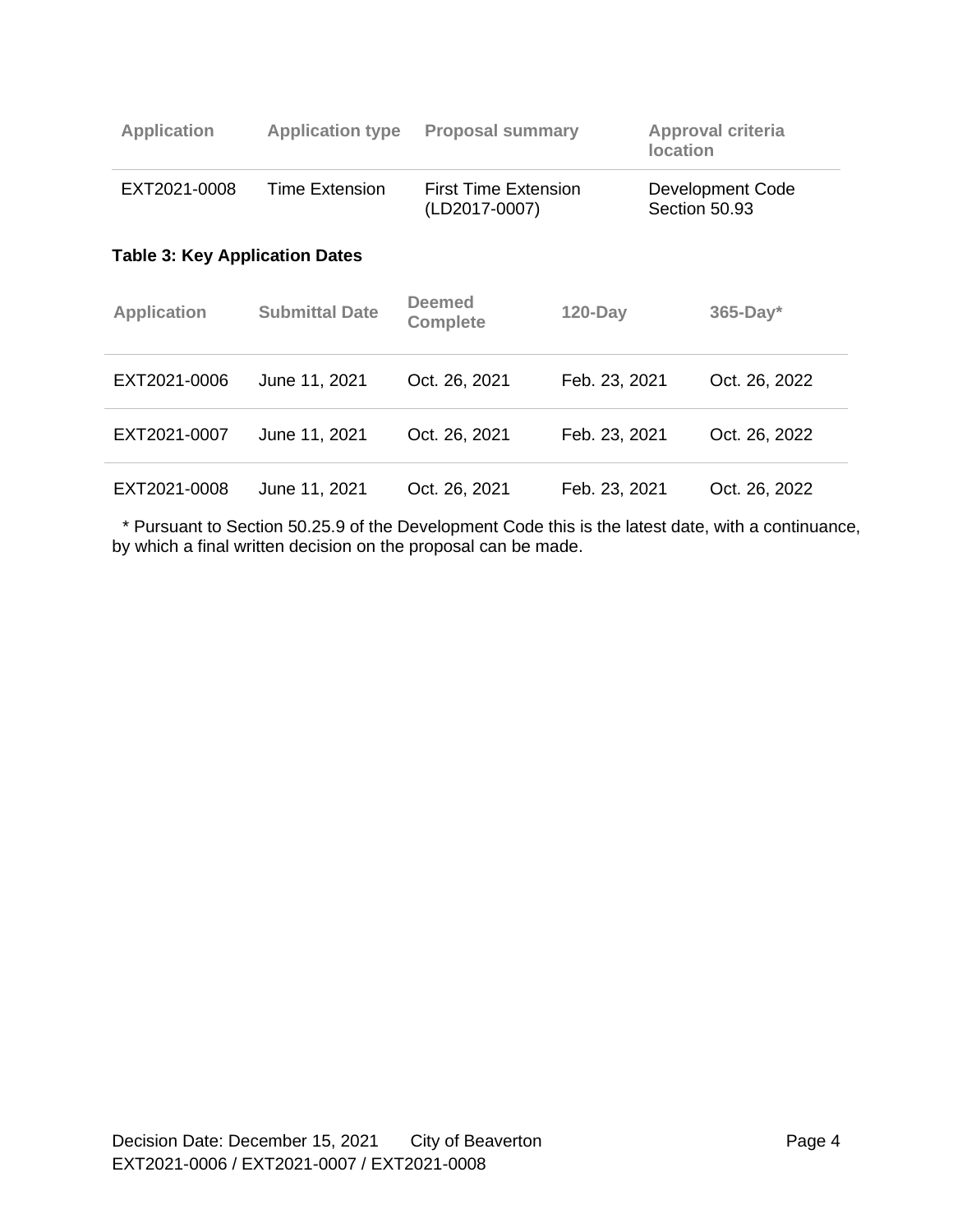# **Exhibit 1.1: Vicinity Map**

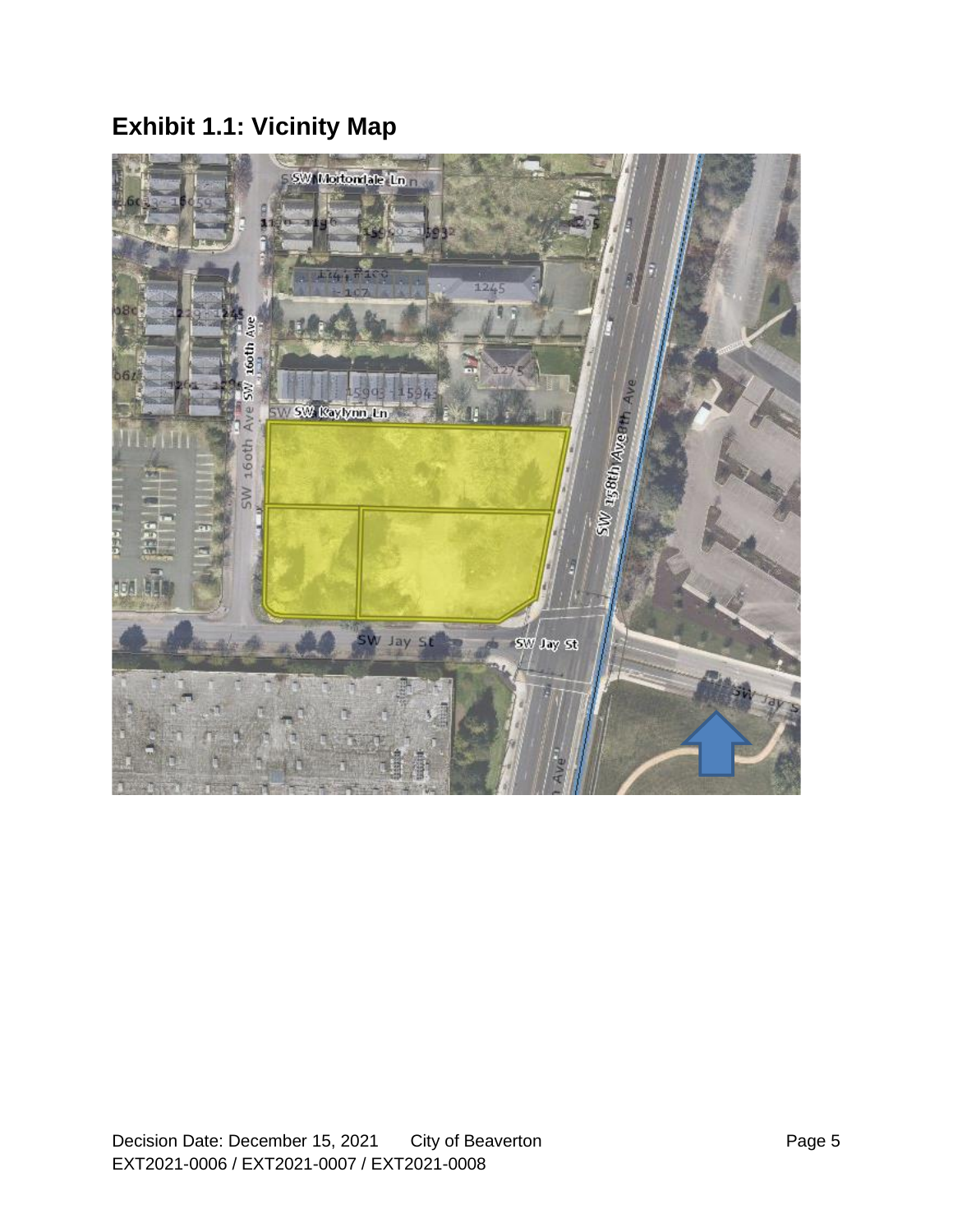# **Exhibit 1.2: Zoning Map**

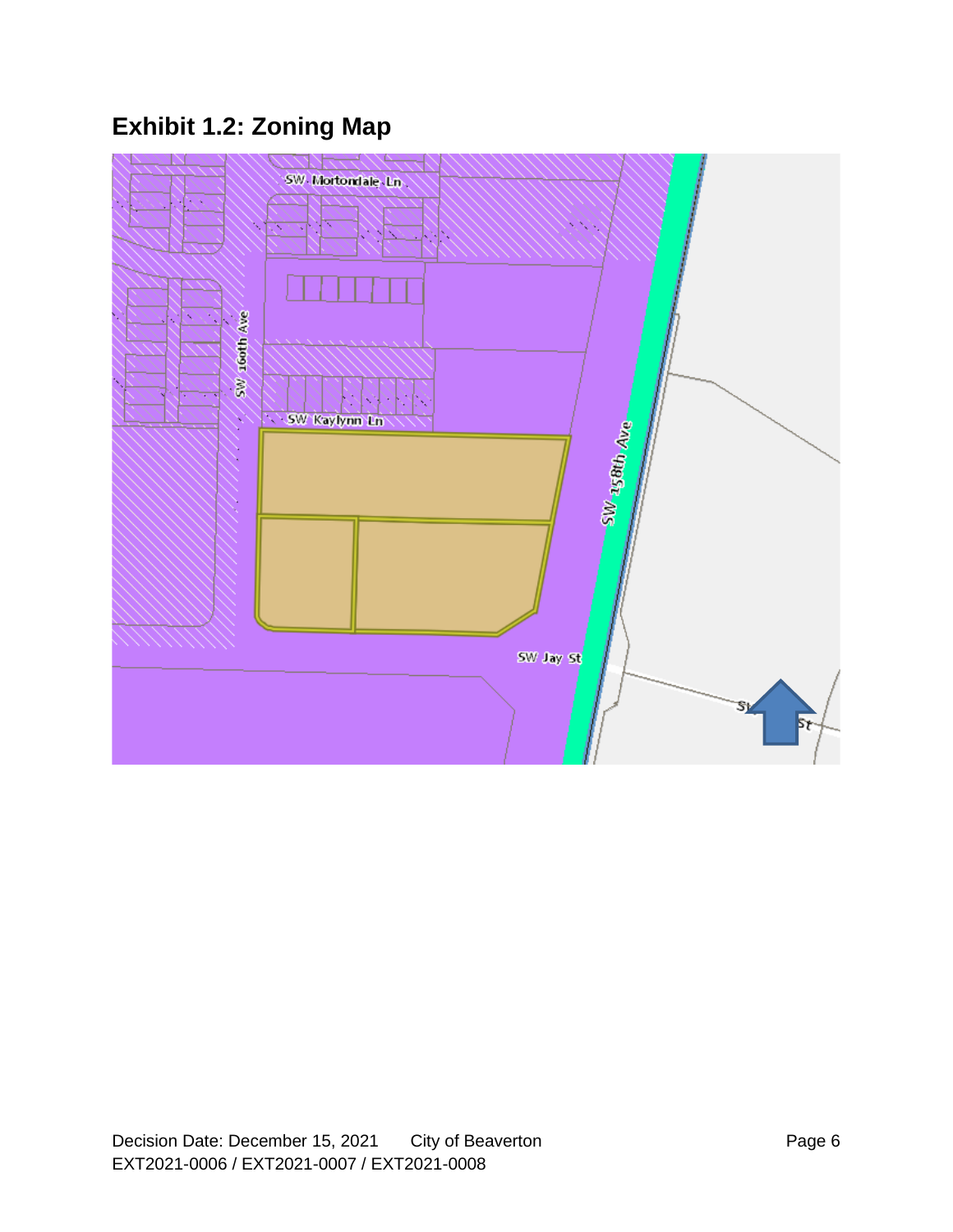## **Table of Contents**

#### **Exhibits**

| Exhibit 1.  | Materials submitted by Staff                    |
|-------------|-------------------------------------------------|
| Exhibit 1.1 | Vicinity Map (page 3 of this report)            |
|             | Exhibit 1.2  Zoning Map (page 4 of this report) |
| Exhibit 2.  | Materials submitted by the Applicant            |
| Exhibit 2.1 | <b>Submittal Package</b>                        |
| Exhibit 3.  | <b>Public Comment</b>                           |

No public comments received.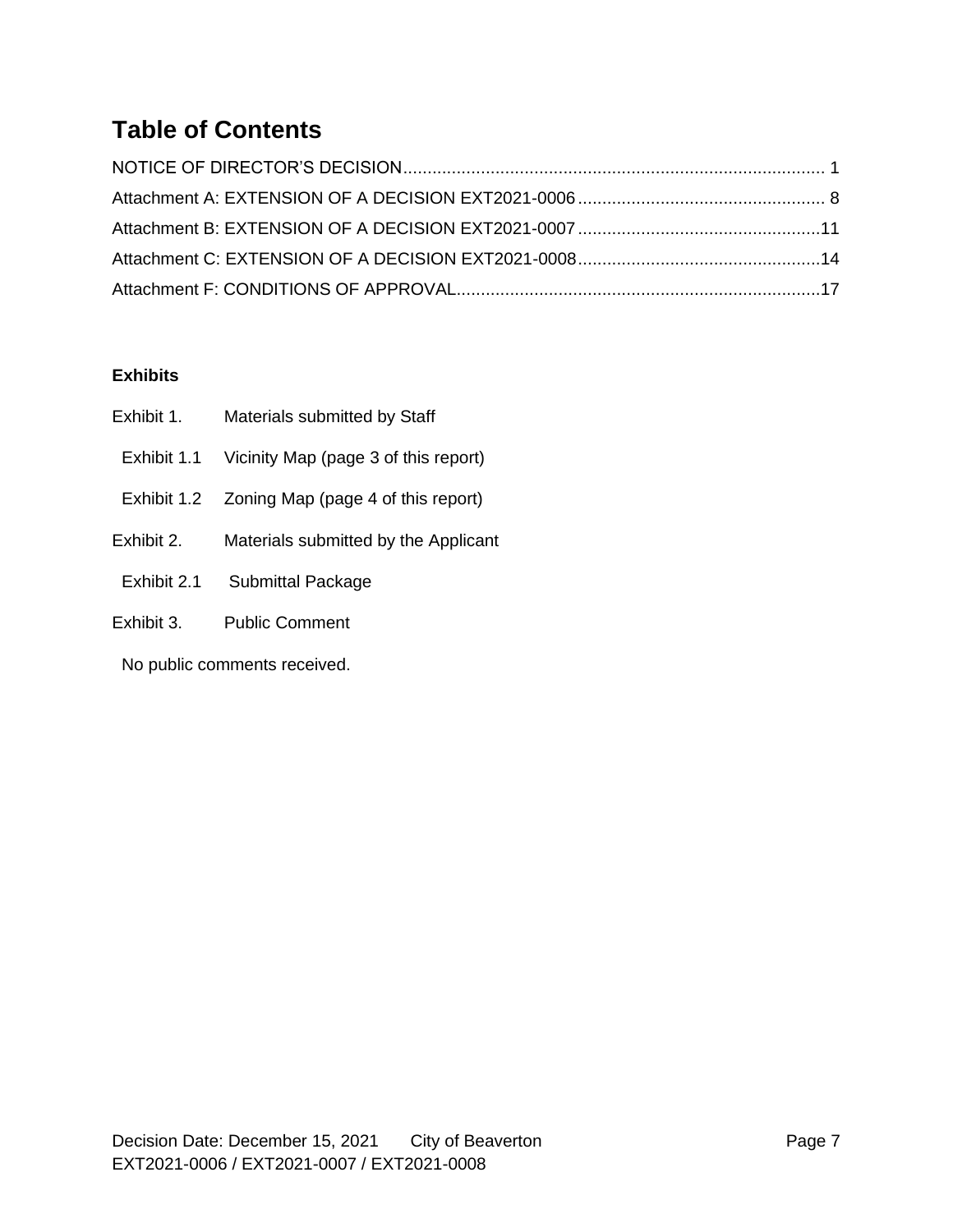# <span id="page-7-0"></span>**Attachment A: EXTENSION OF A DECISION EXT2021- 0006**

### ANALYSIS AND FINDINGS FOR EXTENSION OF A DECISION APPROVAL

Application: 158<sup>th</sup> and Jay Apartments Second Time Extension

**Recommendation:** APPROVAL of EXT2021-0006

**Finding:** The Director finds the applicable Time Extension approval criteria have been met subject to the conditions identified at the end of the report.

## Section 50.93 Extension of a Decision

### **Section 50.93.1**

An application to extend the expiration date of a decision made pursuant to the Development Code may be filed only before the decision expires as provided in Section 50.90 or before the decision expires as provided in the appropriate subsection of the specific application contained in Chapter 40 (Applications).

#### Finding:

The expiration date of the 158<sup>th</sup> and Jay Street Apartments DR2017-0043 is July 19, 2021. The application for extension was filed on June 11, 2021, prior to the expiration of the decision. This is the second time extension request for 158<sup>th</sup> and Jay Street Apartments.

**Conclusion:** Therefore, the Committee finds that the criterion is met.

### **Section 50.93.2**

The following land use decisions are not subject to extensions of time: Director's Interpretation (Section 40.25.), Home Occupation (Section 40.40.), Loading Determination (Section 40.50.), Parking Requirement Determination (Section 40.55.15.1.), Shared Parking (Section 40.54.15.2.), Use of Excess Parking (Section 40.54.15.3.), Sign (Section 40.60.), Solar Access (Section 40.65.), Temporary Mobile Sales (Section 40.80.15.1.), Temporary Non-Mobile Sales (Section 40.80.15.2.), and all Zoning Map Amendment (Section 40.97.) applications.

#### FINDINGS:

The applicant's requested time extension is for a Design Review Two application. This application is not listed in Section 50.93.2 as an application not subject to extensions of time.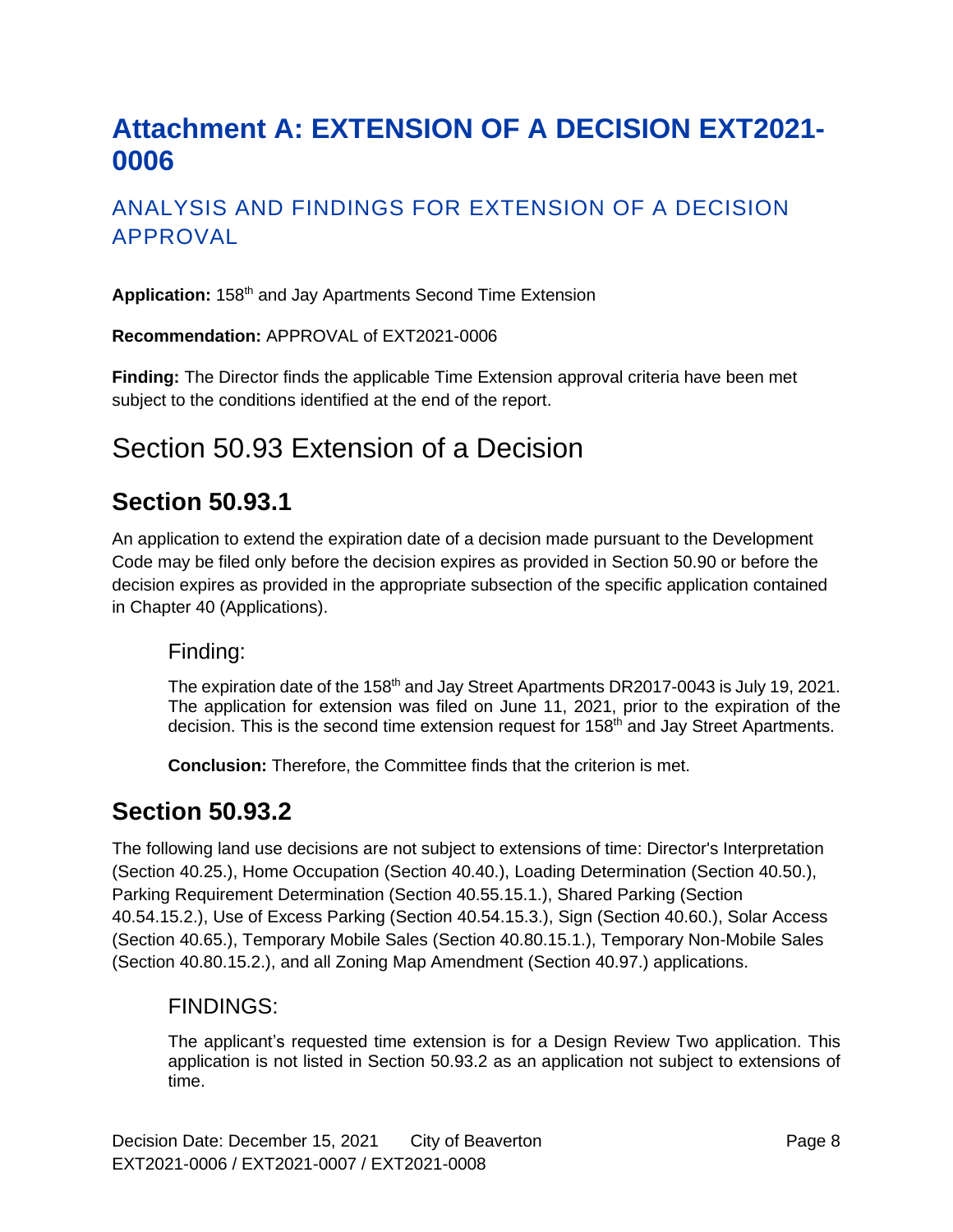**Conclusion:** Therefore, the Committee finds that the criterion is met.

## **Section 50.93.3**

A land use decision may be extended no more than two (2) times.

### FINDINGS:

This is the second time extension request for DR2017-0043. No other time extensions will be granted for this application.

**Conclusion:** Therefore, the Committee finds that the criterion is met.

### **Section 50.93.4**

Extension of a land use decision for an application not listed in Section 50.93.2. may be granted for a period of time not to exceed two (2) years, will be subject to a Type 2 review procedure, and must be found to be consistent with the approval criteria listed in Section 50.93.6.

### FINDINGS:

This is the second application for a time extension and has been processed according to the procedure for a Type 2 application, as specified in Chapter 50 of the City of Beaverton Development Code.

**Conclusion:** Therefore, the Committee finds that the criterion is met.

### **Section 50.93.5**

Extension requests shall provide mailed public notice to those parties identified in Section 50.40.2. In addition, the notice shall be mailed to the parties of record contained in the initial land use decision and any prior extension of time decision.

### FINDINGS:

Public notice for this time extension was mailed to the following: the applicant/property owner, Five Oaks/Triple Creek NAC Chair, all property owners within a three-hundredfoot radius of the subject site (in accordance with Section 50.40), Washington County Department of Land Use and Transportation, Chairs of CPO 6 and CPO 1, and all parties who submitted written testimony for the previously approved 158<sup>th</sup> and Jay Street Apartments project.

**Conclusion:** Therefore, the Committee finds that the criterion is met.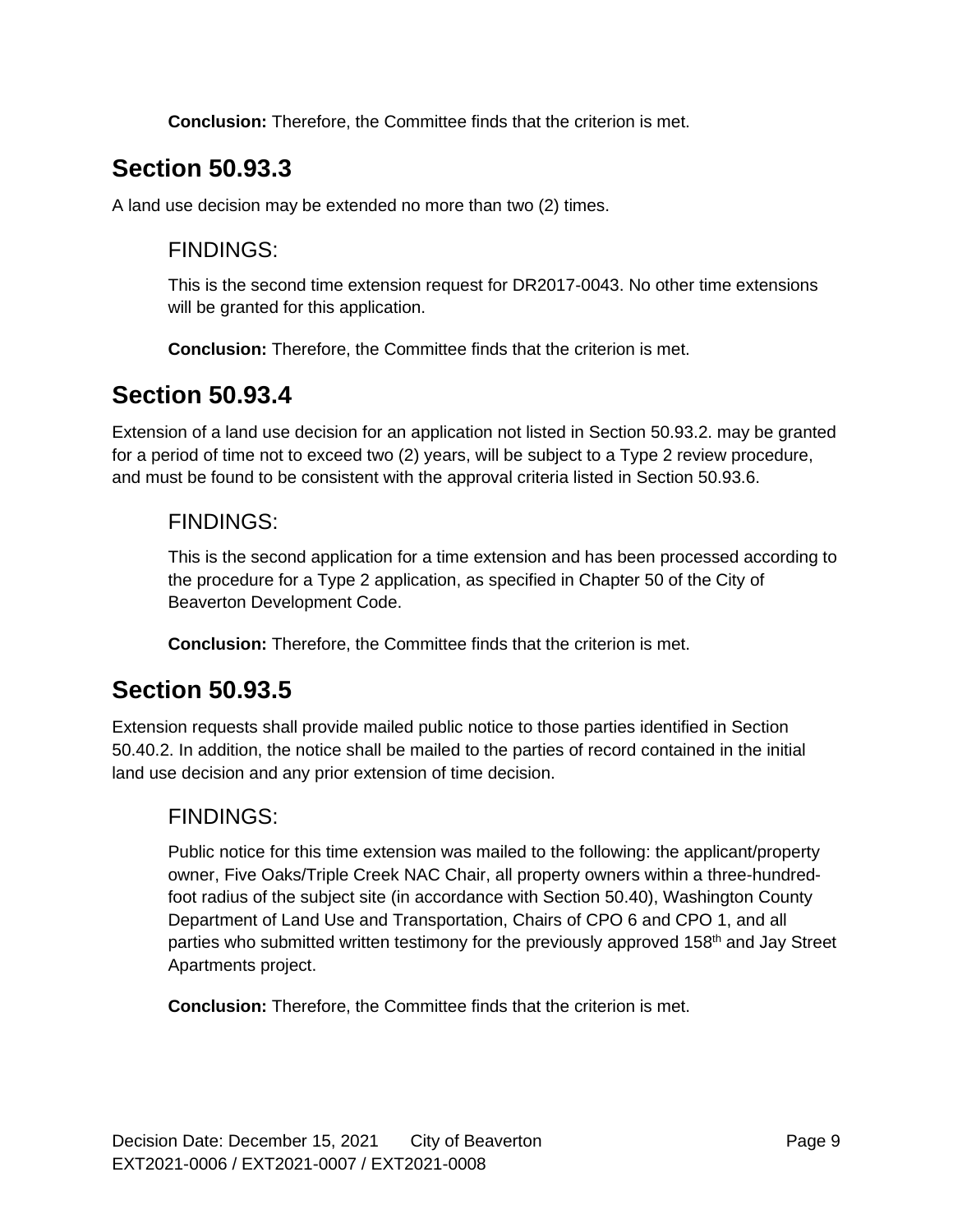## **Section 50.93.6**

In order to approve an extension of time application, the decision-making authority shall make findings of fact based on evidence provided by the applicant demonstrating that all the following criteria are satisfied.

- A. It is not practicable to commence development within the time allowed for reasons beyond the reasonable control of the applicant.
- B. There has been no change in circumstances or the applicable regulations or Statutes likely to necessitate modification of the decision or conditions of approval since the effective date of the decision for which the extension is sought.
- C. The previously approved land use decision is not being modified in design, use, or conditions of approval.

#### FINDINGS:

The applicant states that due to reasons associated with COVID-19 pandemic, they have not been able to move the project forward. Specifically, the applicant refers to government closures, consulting engineering firms dealing with staffing shortages, working from home mainly, general contractors with increasing material costs and banks and institutional lenders suspending lending for 6 months as unforeseen factors that contributed to the delay that are outside the applicant's control.

Staff concurs that the COVID-19 pandemic and subsequent recession, construction delays, and cost increases show it was not practicable to commence development within the time allowed for reasons beyond the reasonable control of the applicant.

Staff finds that no significant changes have occurred to the applicable regulations that would result in the modification of the decision or the conditions of approval. The properties continue to be zoned Station Community – Multiple Use (SC-MU) and this request to extend the expiration date of the original approval contains no proposals to make any changes to the approved plans. No other regulations have come into effect by the City's partner agencies which would necessitate a new review of the previously approved applications.

The applicant does not propose any changes or modifications to the previously approved project or conditions of approval.

**Conclusion:** Therefore, the Committee finds that by meeting the conditions of approval the criterion is met.

## **CONCLUSION & RECOMMENDATION**

Based on the facts and findings presented, the Director Approves EXT2021-0006 158<sup>th</sup> and Jay Apartments Second Time Extension, subject to the applicable conditions identified in Attachment D.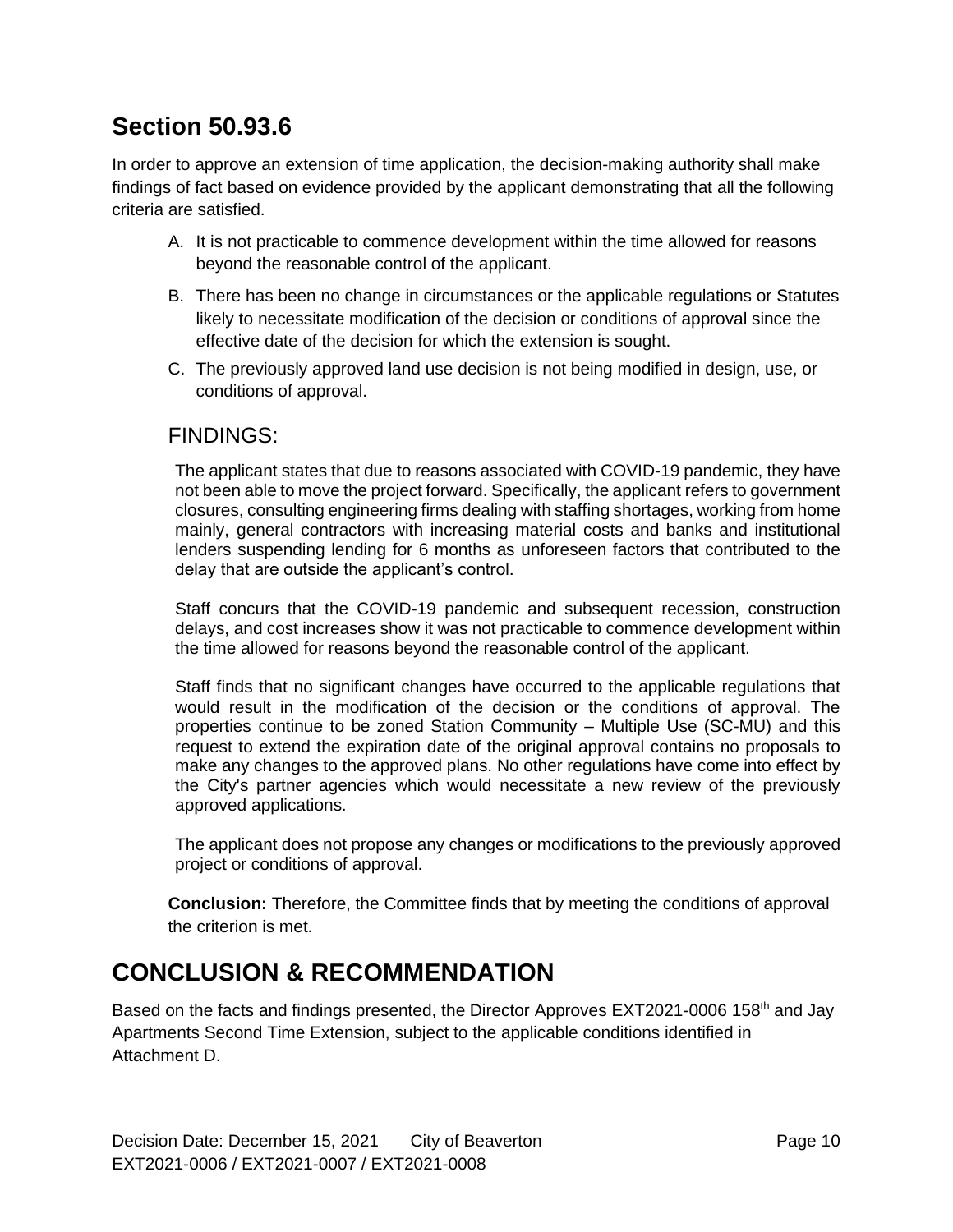# <span id="page-10-0"></span>**Attachment B: EXTENSION OF A DECISION EXT2021- 0007**

### ANALYSIS AND FINDINGS FOR EXTENSION OF A DECISION APPROVAL

**Application:** 158th and Jay Apartments Second Time Extension

**Recommendation:** APPROVAL of EXT2021-0007

**Finding:** The Director finds the applicable Time Extension approval criteria have been met subject to the conditions identified at the end of the report.

## Section 50.93 Extension of a Decision

### **Section 50.93.1**

An application to extend the expiration date of a decision made pursuant to the Development Code may be filed only before the decision expires as provided in Section 50.90 or before the decision expires as provided in the appropriate subsection of the specific application contained in Chapter 40 (Applications).

#### Finding:

The expiration date of the 158<sup>th</sup> and Jay Street Apartments TP2017-0007 is July 19, 2021. The application for extension was filed on June 11, 2021, prior to the expiration of the decision. This is the second time extension request for 158<sup>th</sup> and Jay Street Apartments.

**Conclusion:** Therefore, the Committee finds that the criterion is met.

### **Section 50.93.2**

The following land use decisions are not subject to extensions of time: Director's Interpretation (Section 40.25.), Home Occupation (Section 40.40.), Loading Determination (Section 40.50.), Parking Requirement Determination (Section 40.55.15.1.), Shared Parking (Section 40.54.15.2.), Use of Excess Parking (Section 40.54.15.3.), Sign (Section 40.60.), Solar Access (Section 40.65.), Temporary Mobile Sales (Section 40.80.15.1.), Temporary Non-Mobile Sales (Section 40.80.15.2.), and all Zoning Map Amendment (Section 40.97.) applications.

#### FINDINGS:

The applicant's requested time extension is for a Tree Plan Two application. This application is not listed in Section 50.93.2 as an application not subject to extensions of time.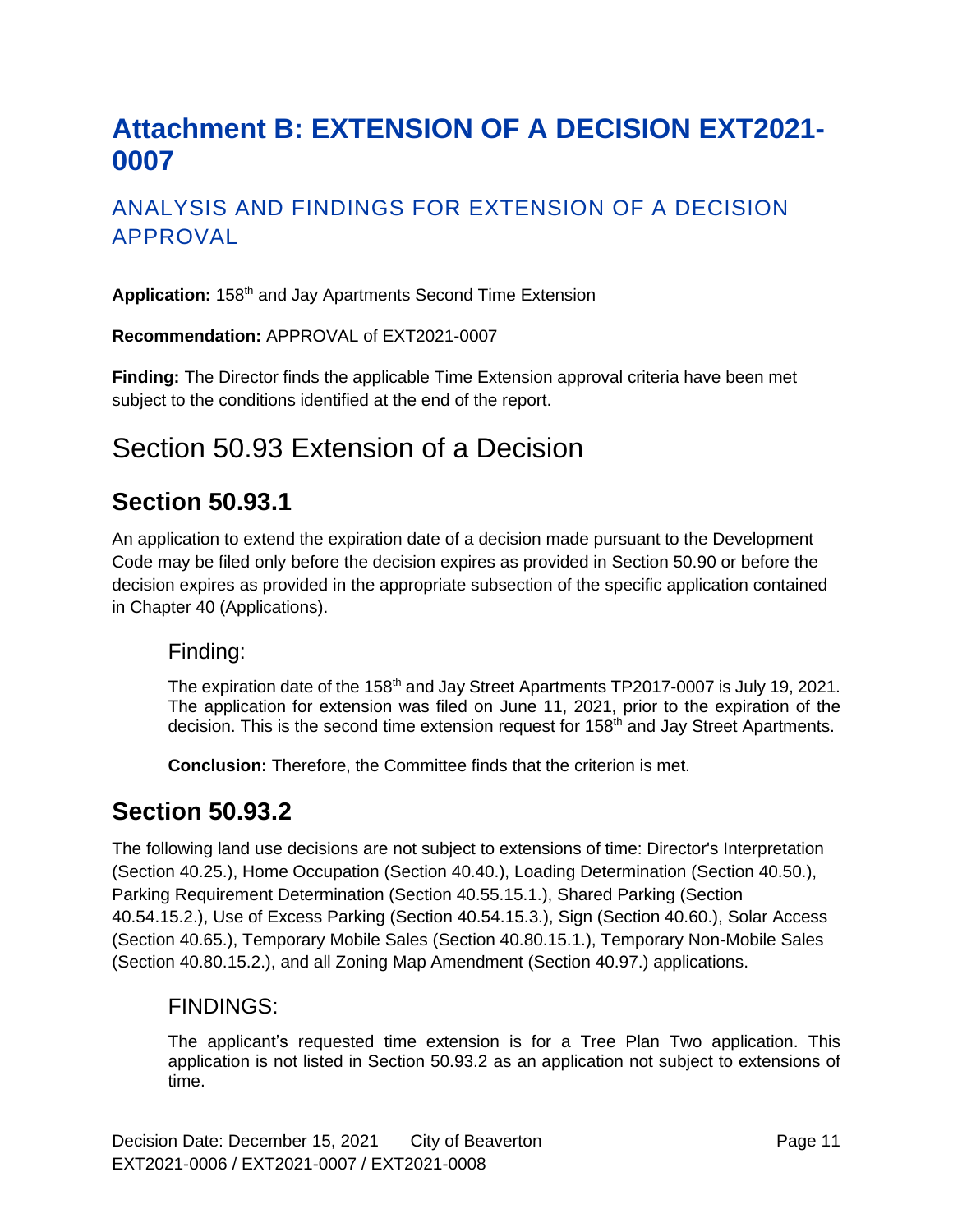**Conclusion:** Therefore, the Committee finds that the criterion is met.

## **Section 50.93.3**

A land use decision may be extended no more than two (2) times.

### FINDINGS:

This is the second time extension request for TP2017-0007. No other time extensions will be granted for this application.

**Conclusion:** Therefore, the Committee finds that the criterion is met.

### **Section 50.93.4**

Extension of a land use decision for an application not listed in Section 50.93.2. may be granted for a period of time not to exceed two (2) years, will be subject to a Type 2 review procedure, and must be found to be consistent with the approval criteria listed in Section 50.93.6.

### FINDINGS:

This is the second application for a time extension and has been processed according to the procedure for a Type 2 application, as specified in Chapter 50 of the City of Beaverton Development Code.

**Conclusion:** Therefore, the Committee finds that the criterion is met.

### **Section 50.93.5**

Extension requests shall provide mailed public notice to those parties identified in Section 50.40.2. In addition, the notice shall be mailed to the parties of record contained in the initial land use decision and any prior extension of time decision.

### FINDINGS:

Public notice for this time extension was mailed to the following: the applicant/property owner, Five Oaks/Triple Creek NAC Chair, all property owners within a three-hundredfoot radius of the subject site (in accordance with Section 50.40), Washington County Department of Land Use and Transportation, Chairs of CPO 6 and CPO 1, and all parties who submitted written testimony for the previously approved 158<sup>th</sup> and Jay Street Apartments project.

**Conclusion:** Therefore, the Committee finds that the criterion is met.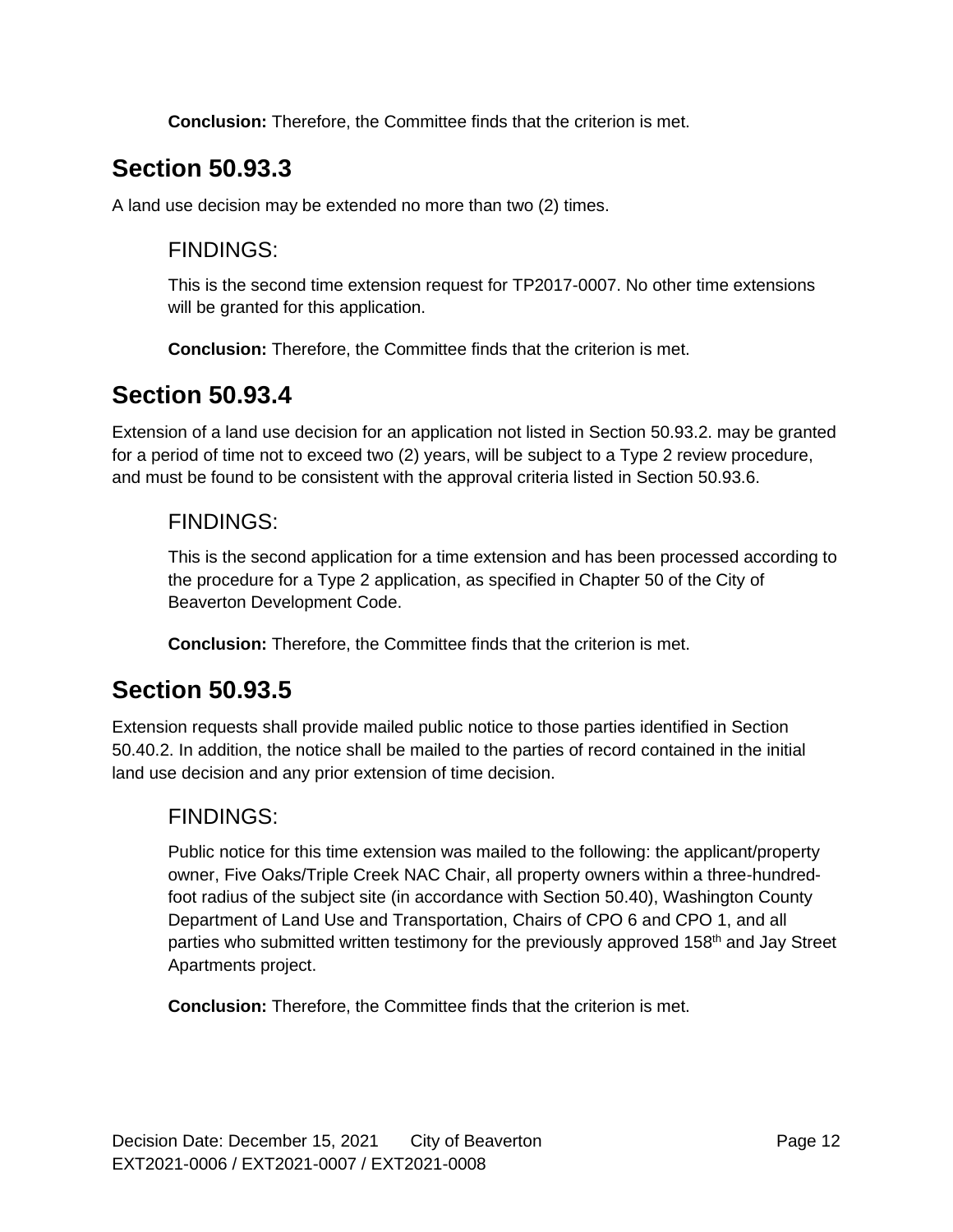## **Section 50.93.6**

In order to approve an extension of time application, the decision-making authority shall make findings of fact based on evidence provided by the applicant demonstrating that all the following criteria are satisfied.

- A. It is not practicable to commence development within the time allowed for reasons beyond the reasonable control of the applicant.
- B. There has been no change in circumstances or the applicable regulations or Statutes likely to necessitate modification of the decision or conditions of approval since the effective date of the decision for which the extension is sought.
- C. The previously approved land use decision is not being modified in design, use, or conditions of approval.

### FINDINGS:

The applicant states that due to reasons associated with COVID-19 pandemic, they have not been able to move the project forward. Specifically, the applicant refers to government closures, consulting engineering firms dealing with staffing shortages, working from home mainly, general contractors with increasing material costs and banks and institutional lenders suspending lending for 6 months as unforeseen factors that contributed to the delay that are outside the applicant's control.

Staff concurs that the COVID-19 pandemic and subsequent recession, construction delays, and cost increases show it was not practicable to commence development within the time allowed for reasons beyond the reasonable control of the applicant.

Staff finds that no significant changes have occurred to the applicable regulations that would result in the modification of the decision or the conditions of approval. The properties continue to be zoned Station Community – Multiple Use (SC-MU) and this request to extend the expiration date of the original approval contains no proposals to make any changes to the approved plans. No other regulations have come into effect by the City's partner agencies which would necessitate a new review of the previously approved applications.

The applicant does not propose any changes or modifications to the previously approved project or conditions of approval.

**Conclusion:** Therefore, the Committee finds that by meeting the conditions of approval the criterion is met.

### **CONCLUSION & RECOMMENDATION**

Based on the facts and findings presented, the Director Approves EXT2021-0007 158<sup>th</sup> and Jay Apartments Second Time Extension, subject to the applicable conditions identified in Attachment D.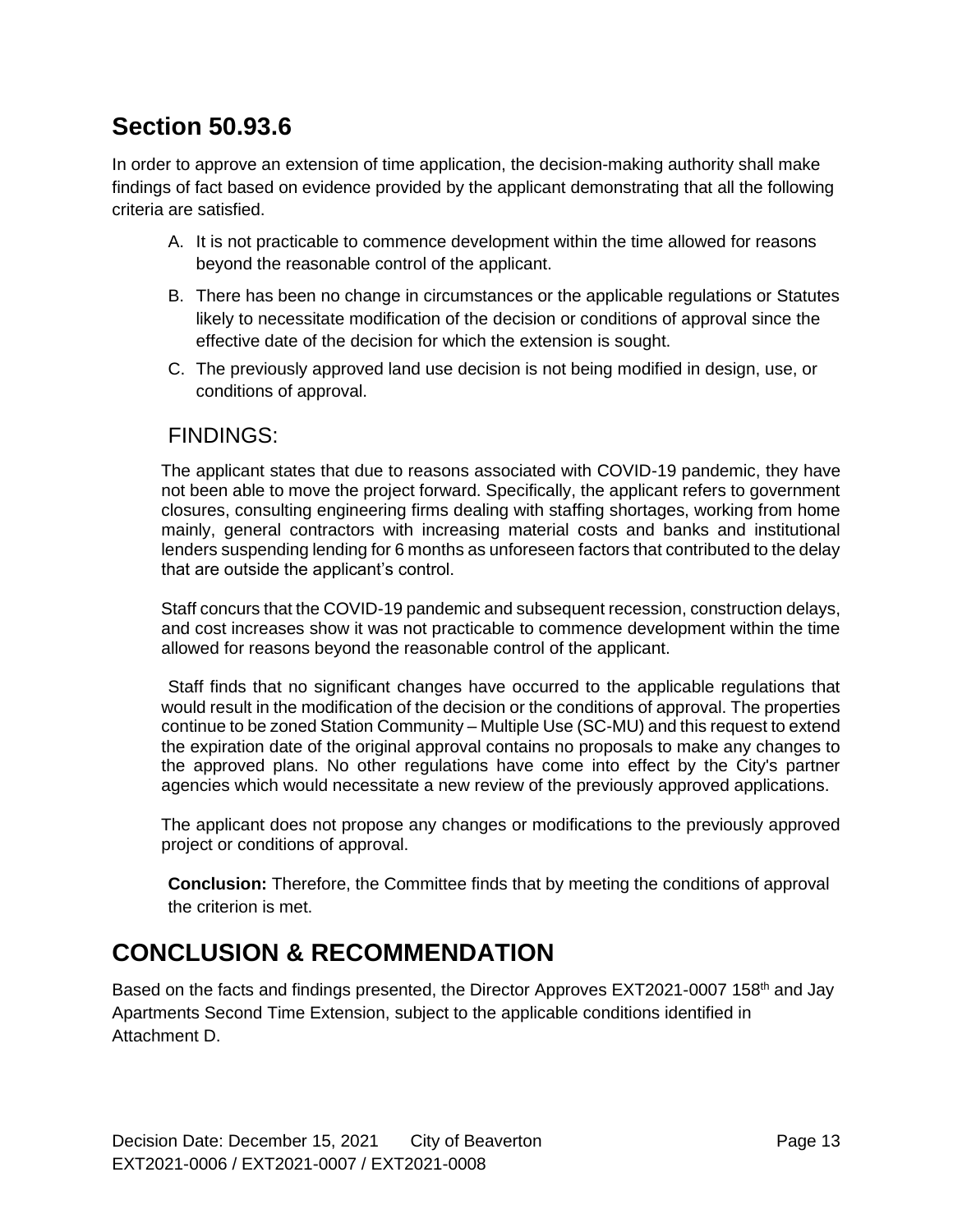# <span id="page-13-0"></span>**Attachment C: EXTENSION OF A DECISION EXT2021- 0008**

### ANALYSIS AND FINDINGS FOR EXTENSION OF A DECISION APPROVAL

**Application:** 158th and Jay Apartments Second Time Extension

**Recommendation:** APPROVAL of EXT2021-0008

**Finding:** The Director finds the applicable Time Extension approval criteria have been met subject to the conditions identified at the end of the report.

## Section 50.93 Extension of a Decision

### **Section 50.93.1**

An application to extend the expiration date of a decision made pursuant to the Development Code may be filed only before the decision expires as provided in Section 50.90 or before the decision expires as provided in the appropriate subsection of the specific application contained in Chapter 40 (Applications).

#### Finding:

The expiration date of the 158<sup>th</sup> and Jay Street Apartments LD2017-0007 is July 19, 2021. The application for extension was filed on June 11, 2021, prior to the expiration of the decision. This is the second time extension request for 158<sup>th</sup> and Jay Street Apartments.

**Conclusion:** Therefore, the Committee finds that the criterion is met.

### **Section 50.93.2**

The following land use decisions are not subject to extensions of time: Director's Interpretation (Section 40.25.), Home Occupation (Section 40.40.), Loading Determination (Section 40.50.), Parking Requirement Determination (Section 40.55.15.1.), Shared Parking (Section 40.54.15.2.), Use of Excess Parking (Section 40.54.15.3.), Sign (Section 40.60.), Solar Access (Section 40.65.), Temporary Mobile Sales (Section 40.80.15.1.), Temporary Non-Mobile Sales (Section 40.80.15.2.), and all Zoning Map Amendment (Section 40.97.) applications.

#### FINDINGS:

The applicant's requested time extension is for a Replat One application. This application is not listed in Section 50.93.2 as an application not subject to extensions of time.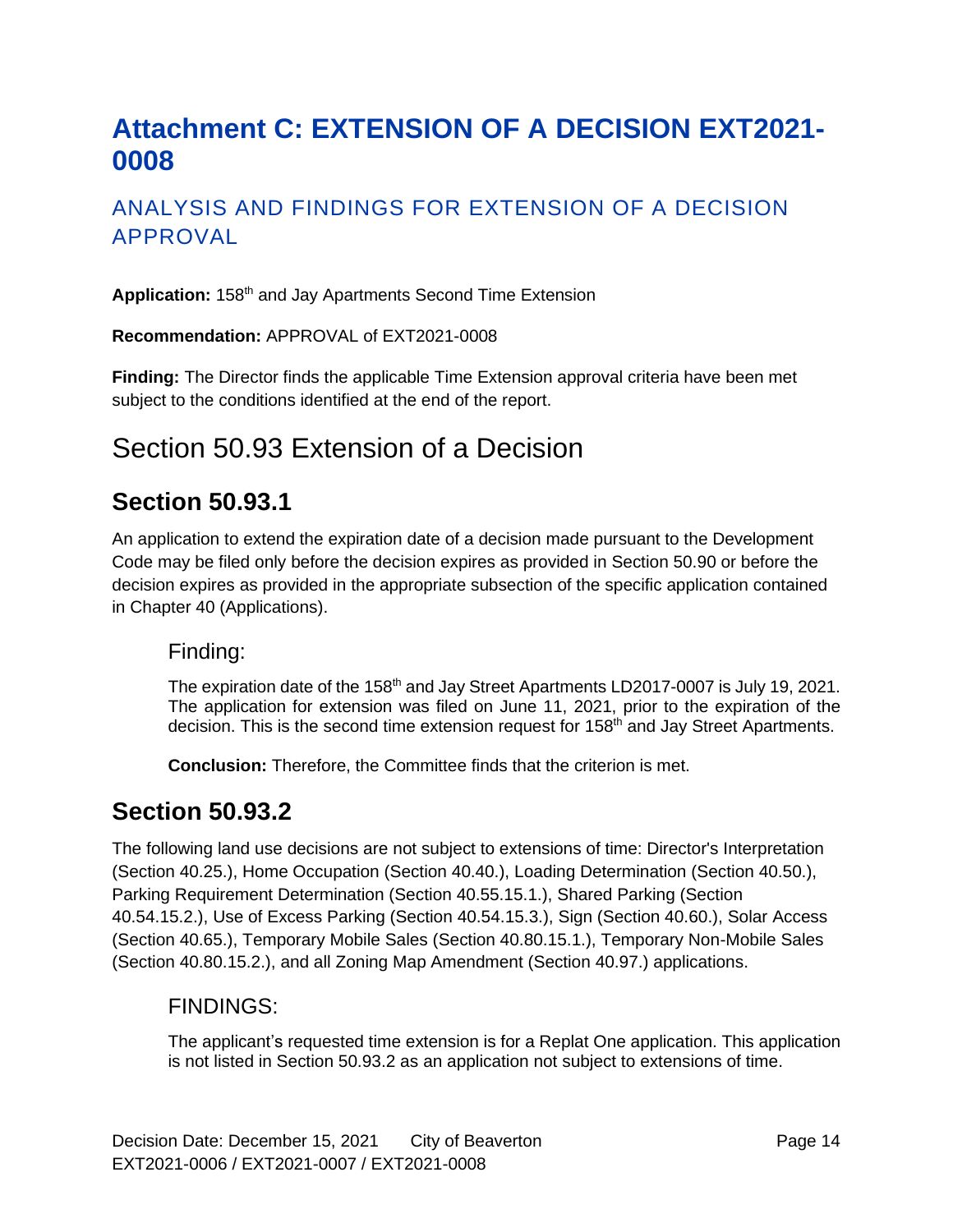**Conclusion:** Therefore, the Committee finds that the criterion is met.

## **Section 50.93.3**

A land use decision may be extended no more than two (2) times.

### FINDINGS:

This is the second time extension request for LD2017-0007. No other time extensions will be granted for this application.

**Conclusion:** Therefore, the Committee finds that the criterion is met.

## **Section 50.93.4**

Extension of a land use decision for an application not listed in Section 50.93.2. may be granted for a period of time not to exceed two (2) years, will be subject to a Type 2 review procedure, and must be found to be consistent with the approval criteria listed in Section 50.93.6.

### FINDINGS:

This is the second application for a time extension and has been processed according to the procedure for a Type 2 application, as specified in Chapter 50 of the City of Beaverton Development Code.

**Conclusion:** Therefore, the Committee finds that the criterion is met.

### **Section 50.93.5**

Extension requests shall provide mailed public notice to those parties identified in Section 50.40.2. In addition, the notice shall be mailed to the parties of record contained in the initial land use decision and any prior extension of time decision.

### FINDINGS:

Public notice for this time extension was mailed to the following: the applicant/property owner, Five Oaks/Triple Creek NAC Chair, all property owners within a three-hundredfoot radius of the subject site (in accordance with Section 50.40), Washington County Department of Land Use and Transportation, Chairs of CPO 6 and CPO 1, and all parties who submitted written testimony for the previously approved 158<sup>th</sup> and Jay Street Apartments project.

**Conclusion:** Therefore, the Committee finds that the criterion is met.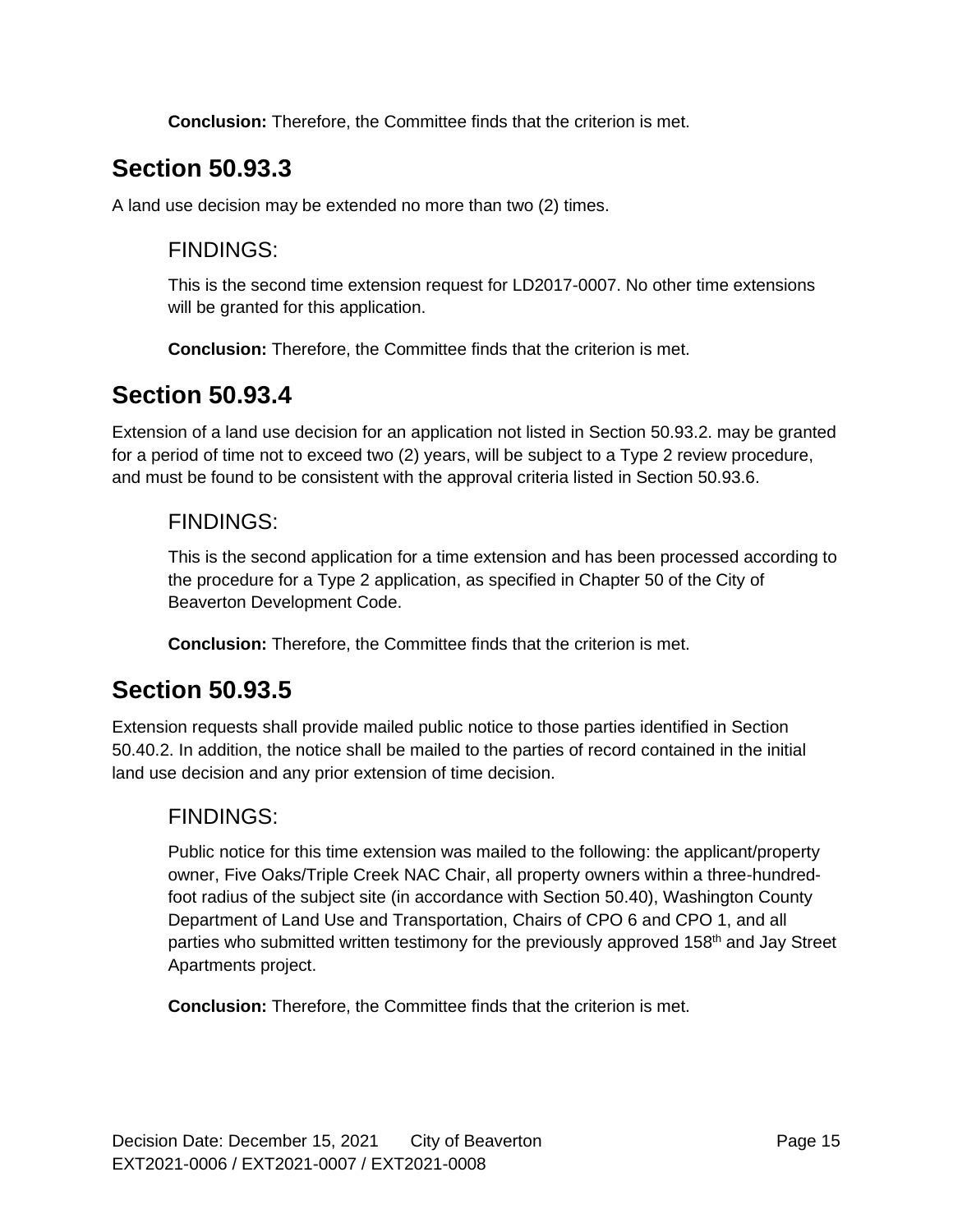## **Section 50.93.6**

In order to approve an extension of time application, the decision-making authority shall make findings of fact based on evidence provided by the applicant demonstrating that all the following criteria are satisfied.

- A. It is not practicable to commence development within the time allowed for reasons beyond the reasonable control of the applicant.
- B. There has been no change in circumstances or the applicable regulations or Statutes likely to necessitate modification of the decision or conditions of approval since the effective date of the decision for which the extension is sought.
- C. The previously approved land use decision is not being modified in design, use, or conditions of approval.

#### FINDINGS:

The applicant states that due to reasons associated with COVID-19 pandemic, they have not been able to move the project forward. Specifically, the applicant refers to government closures, consulting engineering firms dealing with staffing shortages, working from home mainly, general contractors with increasing material costs and banks and institutional lenders suspending lending for 6 months as unforeseen factors that contributed to the delay that are outside the applicant's control.

Staff concurs that the COVID-19 pandemic and subsequent recession, construction delays, and cost increases show it was not practicable to commence development within the time allowed for reasons beyond the reasonable control of the applicant.

Staff finds that no significant changes have occurred to the applicable regulations that would result in the modification of the decision or the conditions of approval. The properties continue to be zoned Station Community – Multiple Use (SC-MU) and this request to extend the expiration date of the original approval contains no proposals to make any changes to the approved plans. No other regulations have come into effect by the City's partner agencies which would necessitate a new review of the previously approved applications.

The applicant does not propose any changes or modifications to the previously approved project or conditions of approval.

**Conclusion:** Therefore, the Committee finds that by meeting the conditions of approval the criterion is met.

## **CONCLUSION & RECOMMENDATION**

Based on the facts and findings presented, the Director Approves EXT2021-0008 158<sup>th</sup> and Jay Apartments Second Time Extension, subject to the applicable conditions identified in Attachment D.